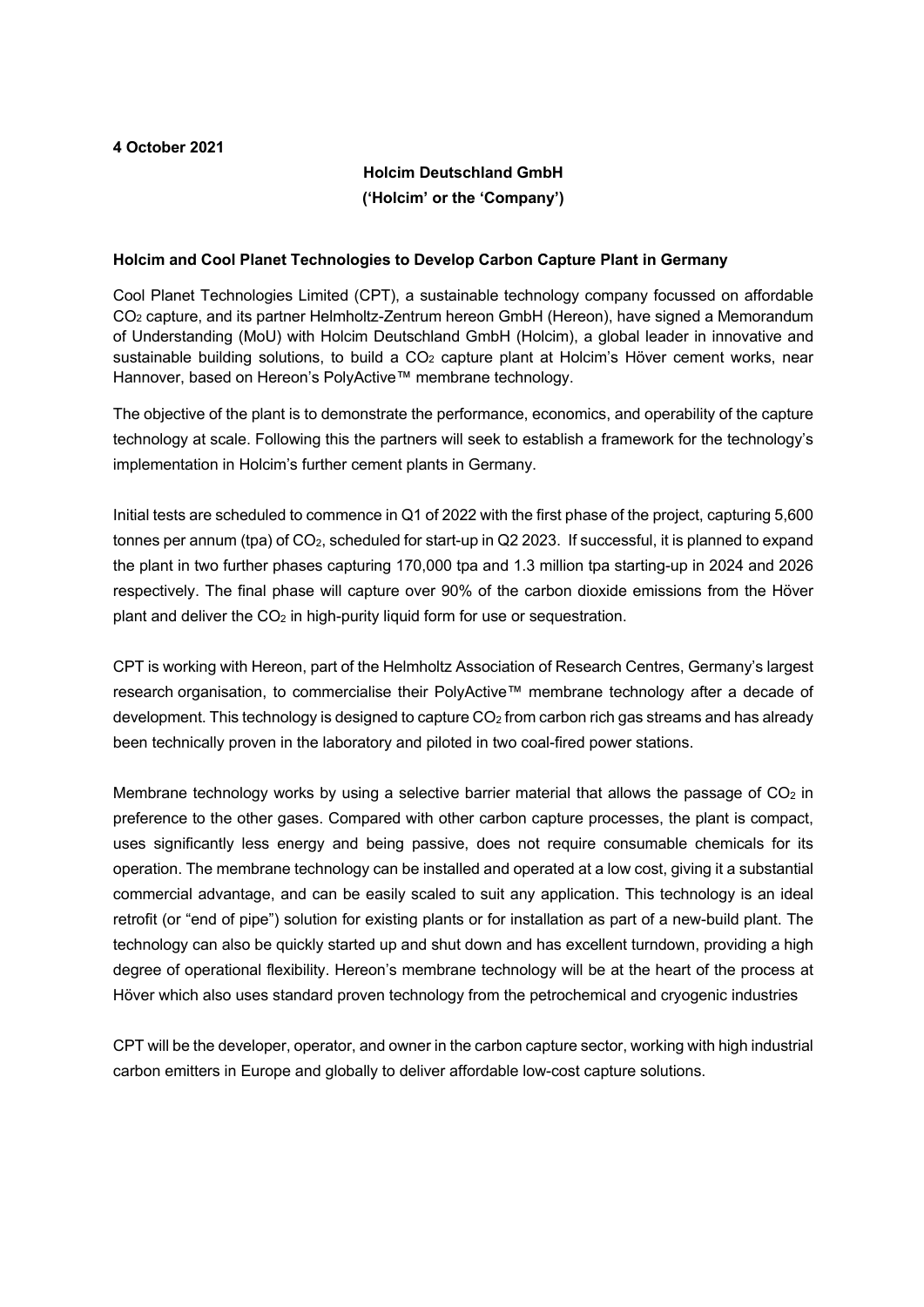### **Andrew Corner, Managing Director for CPT, said***:*

*"We are delighted to be working with Holcim and helping them to reduce their carbon emissions. Cement will remain an important building material for centuries to come so decarbonising its manufacture is a key part of achieving Net Zero. The technology being provided by CPT and Hereon will capture more than 90% of CO2 emitted at Höver."*

*"CPT is committed to bringing affordable decarbonisation solutions to industries and sectors that historically have been hard to decarbonise. We believe that our technology will significantly reduce the cost of capture and help to accelerate the adoption of commercial carbon capture."*

# **Torsten Brinkmann, Head of Department of Process Engineering of Hereon's Institute of Membrane Research for Helmholtz-Zentrum hereon GmbH, said:**

*"Membrane technology is ideally suited to address the pressing issues posed by climate change and the change in industrial feedstocks expected in the coming years. It allows for the treatment of gas streams employing an easy to use and energy efficient separation technology. The separation of CO2 from various gas streams has been a focus of Hereon's research in recent years. The membrane, membrane module and process technologies developed by an interdisciplinary research team has been successfully tested in pilot studies in the energy industry and is ready for the next step towards decarbonising industry in collaboration with Holcim and CPT."*

# **Arne Stecher, Head of Decarbonization for Holcim Deutschland GmbH, said:**

*"Carbon capture will be a must for cement plants in the near future. That is why we are searching for the best carbon capture technology. "Best" for us means : simple, scalable and adaptable in many cement plants; whilst having the lowest production costs to support subsequent utilisation supply chains. The membrane approach of Cool Planet Technologies is a promising solution, therefore we and our partners are on the way to improve the level of technical readiness dramatically."*

For further information, please contact:

| <b>Andrew Corner</b>           | Cool Planet Technologies Limited | Tel: +44 7973 228061  |
|--------------------------------|----------------------------------|-----------------------|
| Frank Jackson                  | Cool Planet Technologies Limited | Tel: +44 7512 335646  |
| Torsten Brinkmann              | Helmholtz-Zentrum hereon GmbH    | Tel: +49 4152 87 2400 |
| Arne Stecher                   | <b>Holcim Deutschland GmbH</b>   | Tel: +49 4828-60-300  |
| Nick Elwes /<br>Matthew Tavlor | Tavistock                        | Tel: +44 20 7920 3150 |